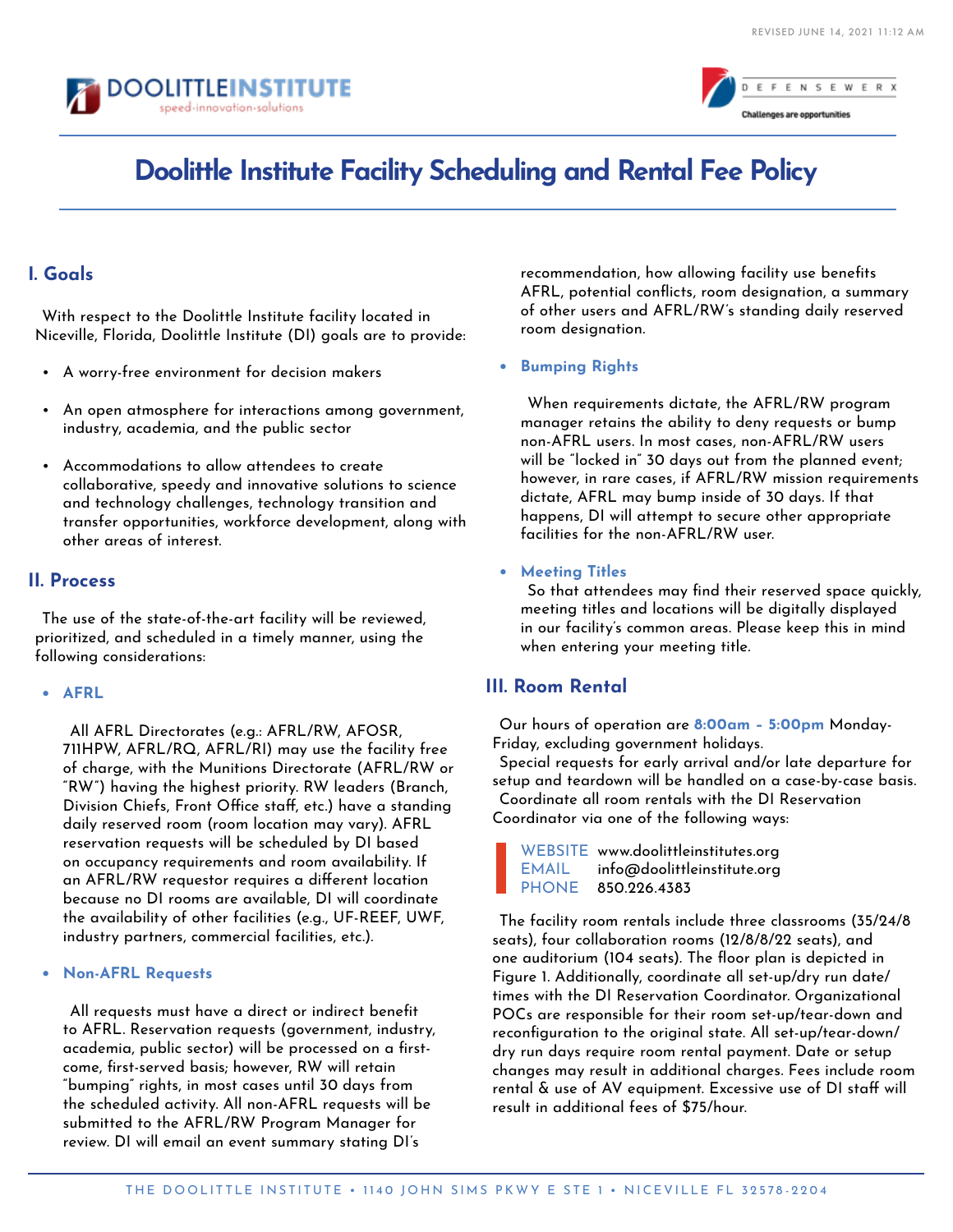



# **Doolittle Institute Facility Scheduling and Rental Fee Policy**

### **IV. Refunds**

To receive a refund, meetings/events must be cancelled NLT fifteen (15) business days prior to the event. If the organization fails to cancel reservations within the allotted timeframe, refunds will not be granted. A 15% service fee will be charged to cover refund procesing fees.

## **V. Rental Rates**

Rental rates are listed in TABLE 1. Fees may be paid by cash,<br>. check, or credit card. Date or setup changes in room rental may result in additional charges. Fees must be paid no later than 15 business days prior to the scheduled meeting.

## TABLE 1. NICEVILLE FACILITY RENTAL COSTS

| Room                          | <b>Occupancy</b> | Cost/Day |
|-------------------------------|------------------|----------|
| Raider Classroom 3            | 35               | \$300    |
| Mitchell Classroom 1          | 94               | \$200    |
| <b>Trophy Collaboration 1</b> | 19               | \$125    |
| <b>Wagner Collaboration 2</b> | 8                | \$95     |
| Kollsman Collaboration 3      | 8                | \$95     |
| USS Hornet Classroom 2        | 8                | \$95     |
| Octane Collaboration 4        | 22               | \$200    |
| Shangri-La Auditorium         | 104              | \$600    |

#### **TYPICAL REFRESHMENTS:**

**Beverages:**

| Coffee                      | \$1.00 |
|-----------------------------|--------|
| Hot Tea                     | \$1.00 |
| Hot Chocolate               | \$1.00 |
| <b>Frothed Milk Topping</b> | \$1.00 |
| <b>Bottled</b> water        | \$1.00 |
| <b>Cold Drinks</b>          | \$1.00 |
| <b>All Snacks:</b>          | \$1.00 |

## **SEE NEXT PAGE FOR SCHEMATIC FLOOR PLAN**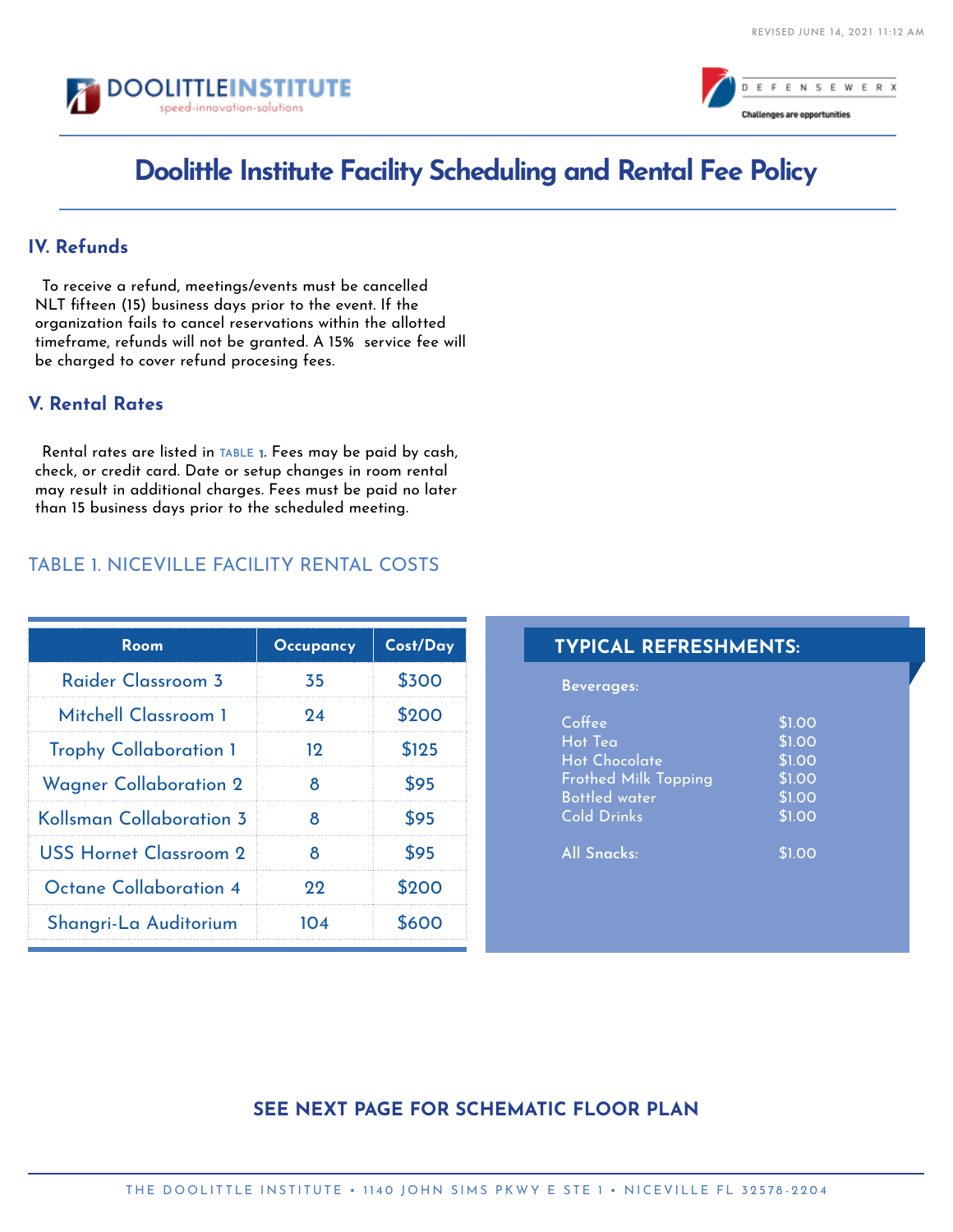



# **Doolittle Institute Schematic Floor Plan**



The Doolittle Institute's 21,000 square foot facility accommodates a variety of events, including SPRINTs, IDEs, workshops, classes, coworking space, and meetings.

- **A** Shangri-La Auditorium Seats 104, 53' x 56'
- **B** Outside Loop w/Hot Desks & Breakout Rooms. 27ʻ <sup>x</sup> 39'
- **C** Trophy Collaboration 1 Seats 12, 17' x 21'
- **D** Wagner Collaboration 2 Seats 8, 14' x 17'
- **E** Kollsman Collaboration 3 Seats 8. 14' x 17'
- **F** Octane Collaboration 4 Seats 22, 21' x 27'
- **G** Mitchell Classroom 1 Seats 24, 21' x 25'
- **H** USS Hornet Classroom 2 Seats 8, 15' x 17'
- **J** Raider Classroom 3 Seats 32. 32 <sup>x</sup> 27' 35.